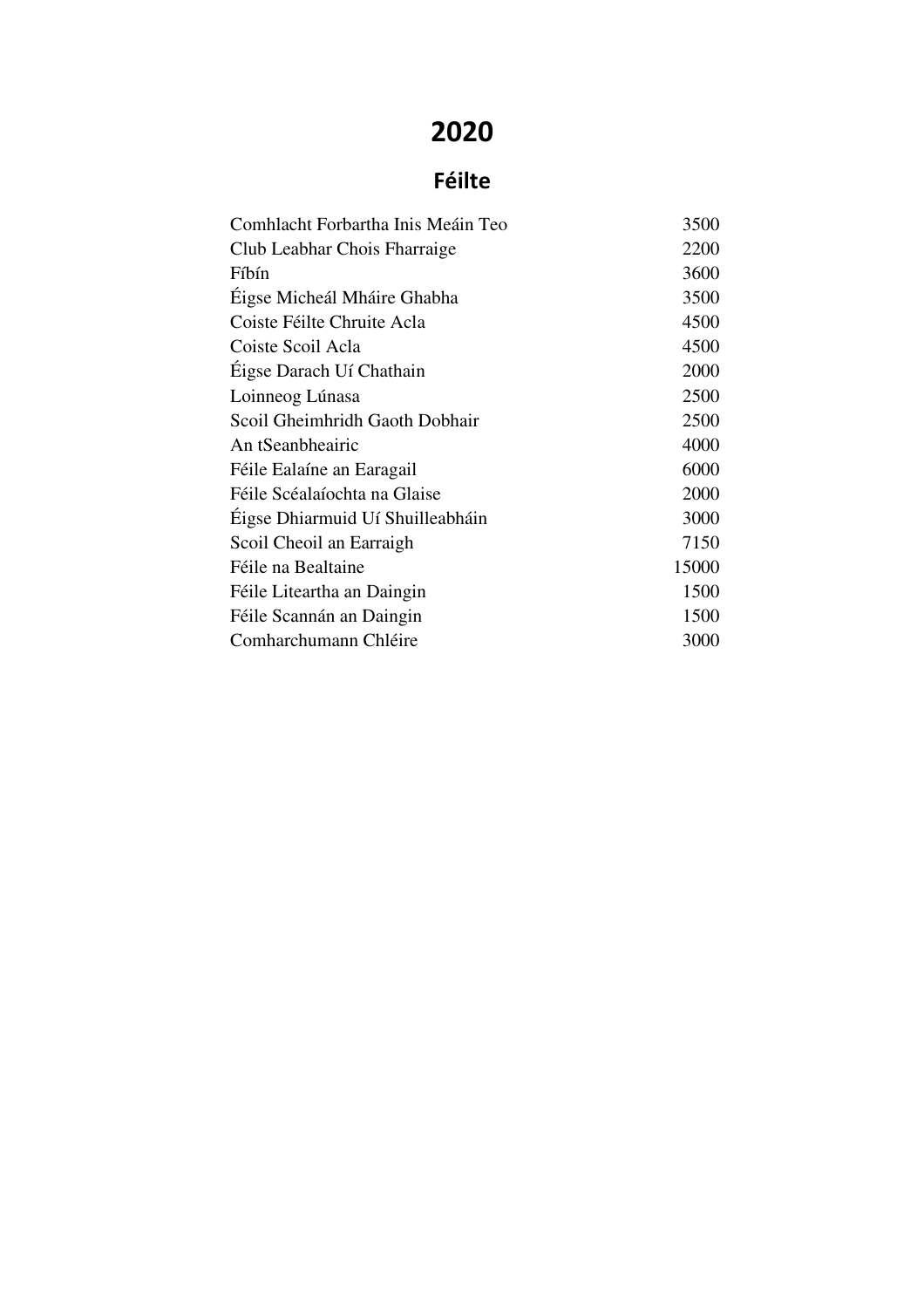## Príomhréimsí

| 20,000.00 |
|-----------|
| 15,000.00 |
| 52,000.00 |
| 20,000.00 |
| 66,000.00 |
| 20,000.00 |
| 15,000.00 |
|           |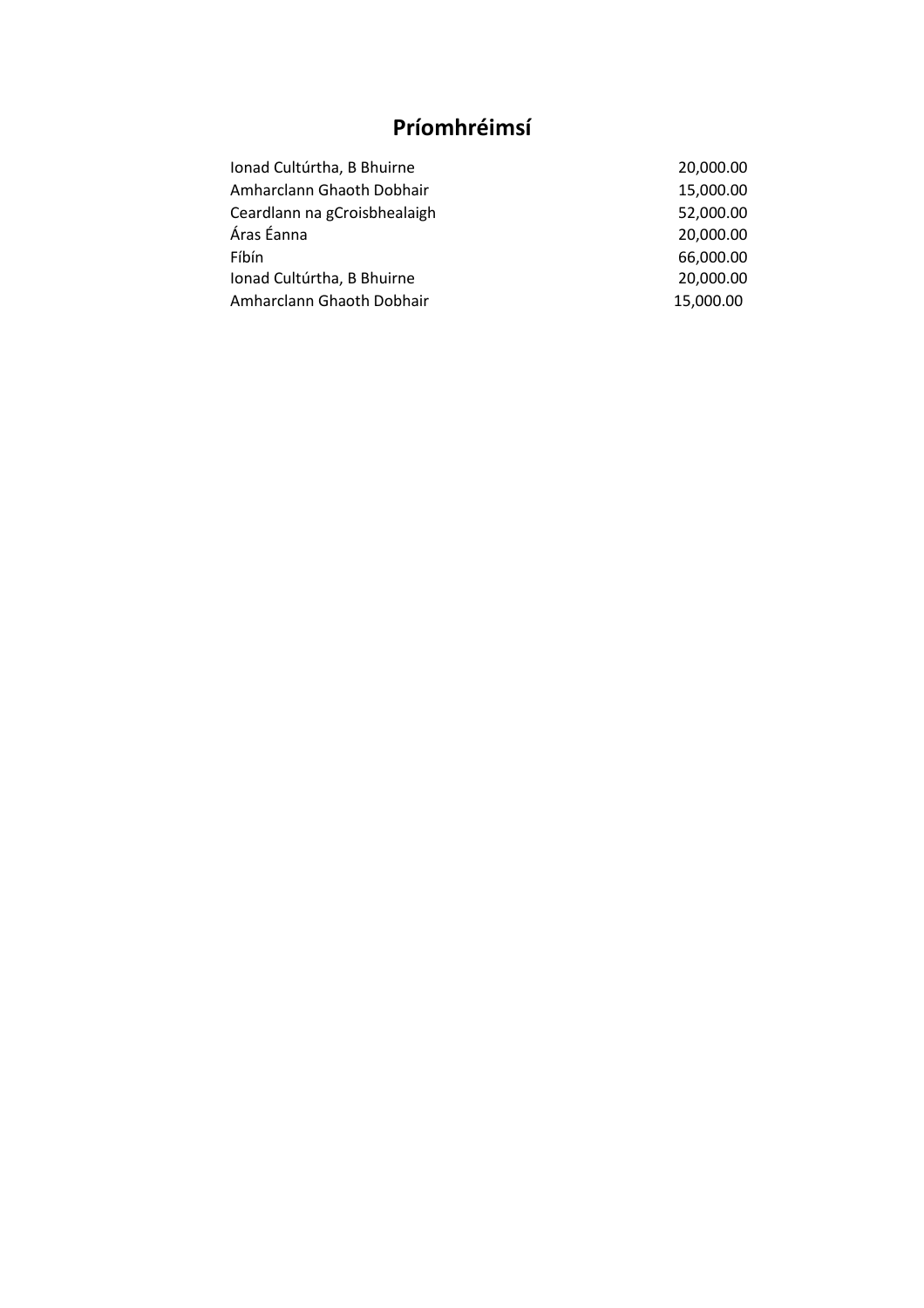## Scéim Sparánachta

| Ríonach Ní Néill          | € | 6,000.00 |
|---------------------------|---|----------|
| <b>Andrew Duggan</b>      | € | 6,000.00 |
| Darach Mac Con Iomaire    | € | 6,000.00 |
| Dónall Ó hÉalaí           | € | 6,000.00 |
| Ruairí Ó Donnabháin       | € | 6,000.00 |
| Nuala Ní Fhlathúin        | € | 6,000.00 |
| <b>Manus Lunny</b>        | € | 6,000.00 |
| Ceaití Ní Bheildúin       | € | 6,000.00 |
| Muireann Nic Amhlaoibh    | € | 6,000.00 |
| Cathal Mac Fhionnghaile   | € | 6,000.00 |
| Dairena Ní Chinnéide      | € | 6,000.00 |
| Tadhg Ó Cuirrín           | € | 6,000.00 |
| Peadar Ó Riada            | € | 6,000.00 |
| Cathal Ó Searcaigh        | € | 6,000.00 |
| Dáinne Nic Aoidh          | € | 6,000.00 |
| David Munnelly            | € | 6,000.00 |
| Étáin Ní Churraoin        | € | 1,500.00 |
| Jeremy Spencer            | € | 6,000.00 |
| Bríd Ní Mhoráin           | € | 6,000.00 |
| Aoife Casby               | € | 6,000.00 |
| Cathal Ó Curráin          | € | 6,000.00 |
| Deirdre Nic Ginneá        | € | 6,000.00 |
| Cormac Ó Beaglaoich       | € | 6,000.00 |
| Pádraic Jeaic Ó Flatharta | € | 6,000.00 |
| Pax Ó Faoláin             | € | 6,000.00 |
| Prionsais Mac A Bhaird    | € | 4,830.00 |
| Áine Ní Chíobháin         | € | 6,000.00 |
| Mairead Ní Mhaonaigh      | € | 6,000.00 |
| Aindrias de Staic         | € | 6,000.00 |
| <b>Catherine Foley</b>    | € | 6,000.00 |
| Caolfhoinn Ní Cheallaigh  | € | 1,500.00 |
| Úna Ní Shé                | € | 6,000.00 |
| Breanndán Ó Beaglaoich    | € | 6,000.00 |
| Diane Ní Chanainn         | € | 6,000.00 |
| RoseAnn Foley             | € | 6,000.00 |
| Ciara Nic Ginneá          | € | 1,000.00 |
| <b>Mick Davis</b>         | € | 6,000.00 |
| Áine Ní Dhroighneáin      | € | 3,000.00 |
| Caitríona Ní Cheannabháin | € | 6,000.00 |
| Siobhán de Paor           | € | 6,000.00 |
| Róisín Sheehy             | € | 6,000.00 |
| Clare Cashman             | € | 6,000.00 |